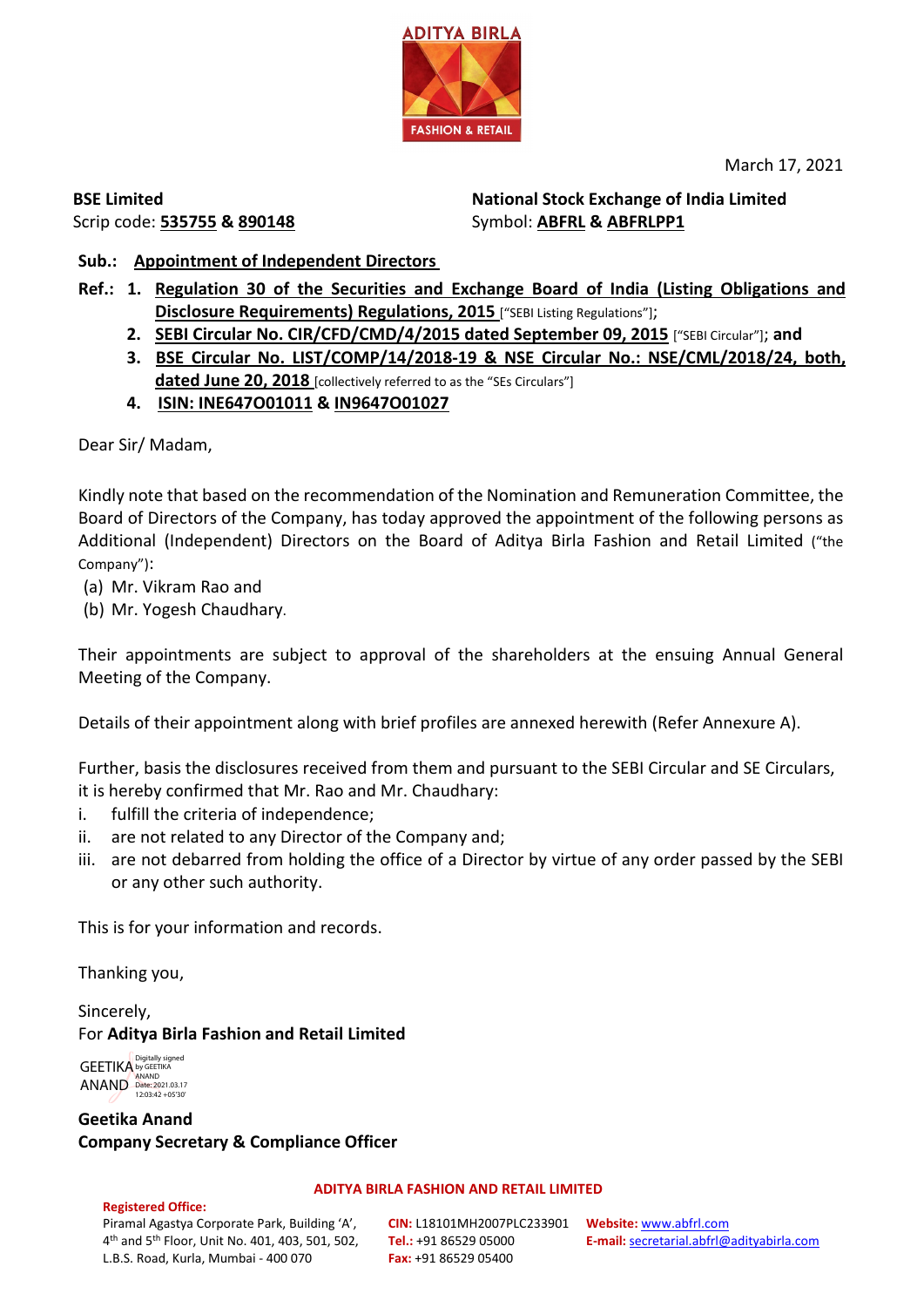

## **Annexure A Details pursuant to the SEBI Circular**

### **1. Mr. Vikram Rao, Independent Director**

| March 17, 2021<br>5 years ending on March 16, 2026<br>Not applicable<br>Mr. Rao, BE., (Chemical) and MBA (XLRI) has had a                                                                                                                                                                                                                                                                                                                                             |                                                                                                                                                                                                                                                                                                                                             |
|-----------------------------------------------------------------------------------------------------------------------------------------------------------------------------------------------------------------------------------------------------------------------------------------------------------------------------------------------------------------------------------------------------------------------------------------------------------------------|---------------------------------------------------------------------------------------------------------------------------------------------------------------------------------------------------------------------------------------------------------------------------------------------------------------------------------------------|
|                                                                                                                                                                                                                                                                                                                                                                                                                                                                       |                                                                                                                                                                                                                                                                                                                                             |
|                                                                                                                                                                                                                                                                                                                                                                                                                                                                       |                                                                                                                                                                                                                                                                                                                                             |
|                                                                                                                                                                                                                                                                                                                                                                                                                                                                       |                                                                                                                                                                                                                                                                                                                                             |
| rich career spanning over 40 years.                                                                                                                                                                                                                                                                                                                                                                                                                                   |                                                                                                                                                                                                                                                                                                                                             |
| He started his career in 1975 with the UK based<br>multinational Madura Coats India where, in a 19-<br>year career, he rose to become the President of the<br>Madura Fabrics.                                                                                                                                                                                                                                                                                         |                                                                                                                                                                                                                                                                                                                                             |
| In 1995, he moved to Arvind Group as the<br>President of Shirtings and Knits, where he set up a<br>100 Mn USD greenfield operation, built on the<br>foundation of innovation and design to respond to<br>international apparel brands and retailers. This has<br>since become a flagship business for Arvind.                                                                                                                                                         |                                                                                                                                                                                                                                                                                                                                             |
|                                                                                                                                                                                                                                                                                                                                                                                                                                                                       |                                                                                                                                                                                                                                                                                                                                             |
| Over the next decade, as Business Director, he led the Madura team to grow the<br>business significantly. During this time, he led the transformation of the merchandise<br>and retail architectures/footprints of Louis Philippe, Van Heusen, Allen Solly and Peter<br>England and established them as the premier fashion and lifestyle brands in India.                                                                                                            |                                                                                                                                                                                                                                                                                                                                             |
| Thereafter, he was appointed as Executive Director of Thai Acrylic Fibre Co. Ltd.,<br>Thailand; Director of Indo Liberty Textiles, Indonesia; and Executive Director of<br>Alexandria Fibre Co. Ltd., Egypt. These Companies represented the group's global<br>footprint in the sectors of acrylic fibres and viscose yarns in SEA and ME. Mr. Rao led<br>the CEOs of these companies and helped build the business to a level of 900 Mn USD<br>on a global platform. |                                                                                                                                                                                                                                                                                                                                             |
| Post his retirement from the ABG Group in 2012, he took on a Business Mentor role<br>with Resil Chemicals and subsequently in 2014 joined as the MD of N9 World<br>Technologies Pvt. Ltd. (a subsidiary of RESIL Chemicals).                                                                                                                                                                                                                                          |                                                                                                                                                                                                                                                                                                                                             |
| He continues to contribute to the development of leaders through his initiative of CEO<br>coaching and mentoring. He is a globally accredited Executive Coach and has completed<br>myriad coaching assignments in renowned global and diverse sectors.                                                                                                                                                                                                                |                                                                                                                                                                                                                                                                                                                                             |
|                                                                                                                                                                                                                                                                                                                                                                                                                                                                       | He joined ABG in 1999 as Group Executive President, Textiles and masterminded the<br>Group's entry into the branded apparel industry with the acquisition of Madura<br>Garments and was subsequently appointed as Whole-time Director of Aditya Birla<br>Nuvo Limited, the then holding Company of Aditya Birla Fashion and Retail Limited. |

#### **Registered Office:**

Piramal Agastya Corporate Park, Building 'A', 4th and 5th Floor, Unit No. 401, 403, 501, 502, L.B.S. Road, Kurla, Mumbai - 400 070

**CIN:** L18101MH2007PLC233901 **Website:** [www.abfrl.com](http://www.abfrl.com/) **Tel.:** +91 86529 05000 **Fax:** +91 86529 05400

**ADITYA BIRLA FASHION AND RETAIL LIMITED**